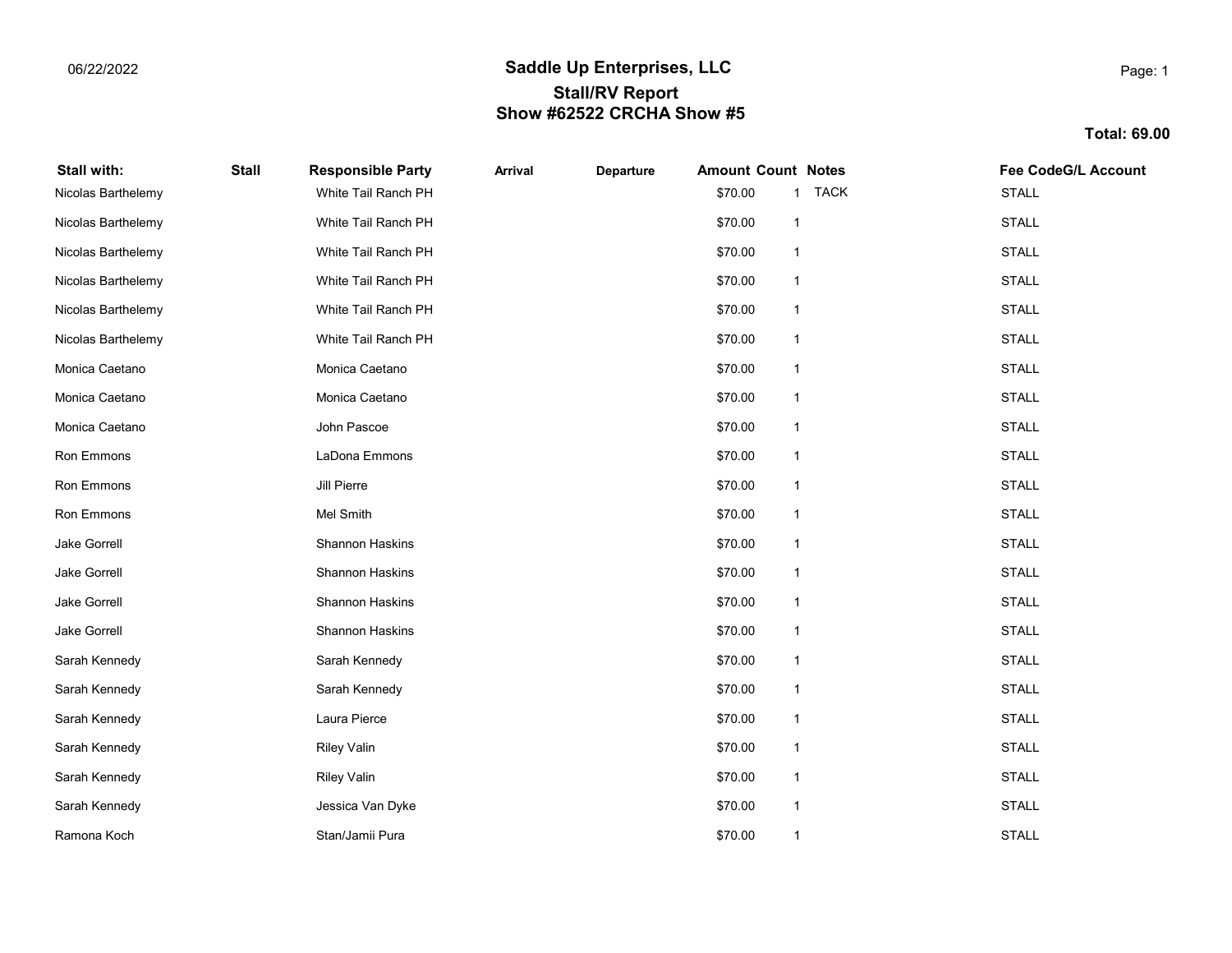## 06/22/2022 Communication of the Saddle Up Enterprises, LLC Stall/RV Report Show #62522 CRCHA Show #5

Total: 69.00

| Stall with:               | <b>Stall</b> | <b>Responsible Party</b>  | <b>Arrival</b> | Departure | <b>Amount Count Notes</b> |                         | <b>Fee CodeG/L Account</b> |
|---------------------------|--------------|---------------------------|----------------|-----------|---------------------------|-------------------------|----------------------------|
| <b>Heather Livingston</b> |              | Rory & Heather Livingston |                |           | \$70.00                   |                         | <b>STALL</b>               |
| Sunni McCormick           |              | Suzette Overgaag          |                |           | \$70.00                   | $\mathbf{1}$            | <b>STALL</b>               |
| Les Oswald                |              | Jake Cagle                |                |           | \$70.00                   | -1                      | <b>STALL</b>               |
| Les Oswald                |              | Alexandra Hart            |                |           | \$70.00                   | $\mathbf{1}$            | <b>STALL</b>               |
| Les Oswald                |              | Alexandra Hart            |                |           | \$70.00                   | $\mathbf 1$             | <b>STALL</b>               |
| Les Oswald                |              | Rachel Kozak              |                |           | \$70.00                   | $\mathbf 1$             | <b>STALL</b>               |
| Les Oswald                |              | Richard Or Rena Whyler    |                |           | \$70.00                   | $\mathbf{1}$            | <b>STALL</b>               |
| Les Oswald                |              | Richard Or Rena Whyler    |                |           | \$70.00                   | $\overline{\mathbf{1}}$ | <b>STALL</b>               |
| Les Oswald                |              | Richard Or Rena Whyler    |                |           | \$70.00                   | $\mathbf{1}$            | <b>STALL</b>               |
| <b>Ted Robinson</b>       |              | Melissa Alvarez           |                |           | \$70.00                   | $\mathbf 1$             | <b>STALL</b>               |
| <b>Ted Robinson</b>       |              | Coal Creek Ranch          |                |           | \$70.00                   | $\mathbf 1$             | <b>STALL</b>               |
| <b>Ted Robinson</b>       |              | Coal Creek Ranch          |                |           | \$70.00                   | $\mathbf{1}$            | <b>STALL</b>               |
| <b>Ted Robinson</b>       |              | Hanne Dreier              |                |           | \$70.00                   | -1                      | <b>STALL</b>               |
| <b>Ted Robinson</b>       |              | <b>Tina Frost</b>         |                |           | \$70.00                   | $\mathbf{1}$            | <b>STALL</b>               |
| <b>Ted Robinson</b>       |              | <b>Haley Garcia</b>       |                |           | \$70.00                   | $\mathbf{1}$            | <b>STALL</b>               |
| <b>Ted Robinson</b>       |              | Lilia Kapuniai            |                |           | \$70.00                   | $\mathbf 1$             | <b>STALL</b>               |
| <b>Ted Robinson</b>       |              | Amelia Simpson            |                |           | \$70.00                   | $\mathbf{1}$            | <b>STALL</b>               |
| <b>Ted Robinson</b>       |              | Courtney Van Ess          |                |           | \$70.00                   | $\overline{\mathbf{1}}$ | <b>STALL</b>               |
| Tina Robinson             |              | Cheri Barnes              |                |           | \$70.00                   | $\mathbf{1}$            | <b>STALL</b>               |
| Tina Robinson             |              | Nina McCorkle             |                |           | \$70.00                   | 1                       | <b>STALL</b>               |
| Kelly Roemer              |              | Angela Blodgett           |                |           | \$70.00                   | $\mathbf 1$             | <b>STALL</b>               |
| Jenny Sherbo              |              | Holli Hutz                |                |           | \$70.00                   | $\mathbf 1$             | <b>STALL</b>               |
| Murray Thompson           |              | Murray Thompson           |                |           | \$70.00                   | 1                       | <b>STALL</b>               |

Page: 2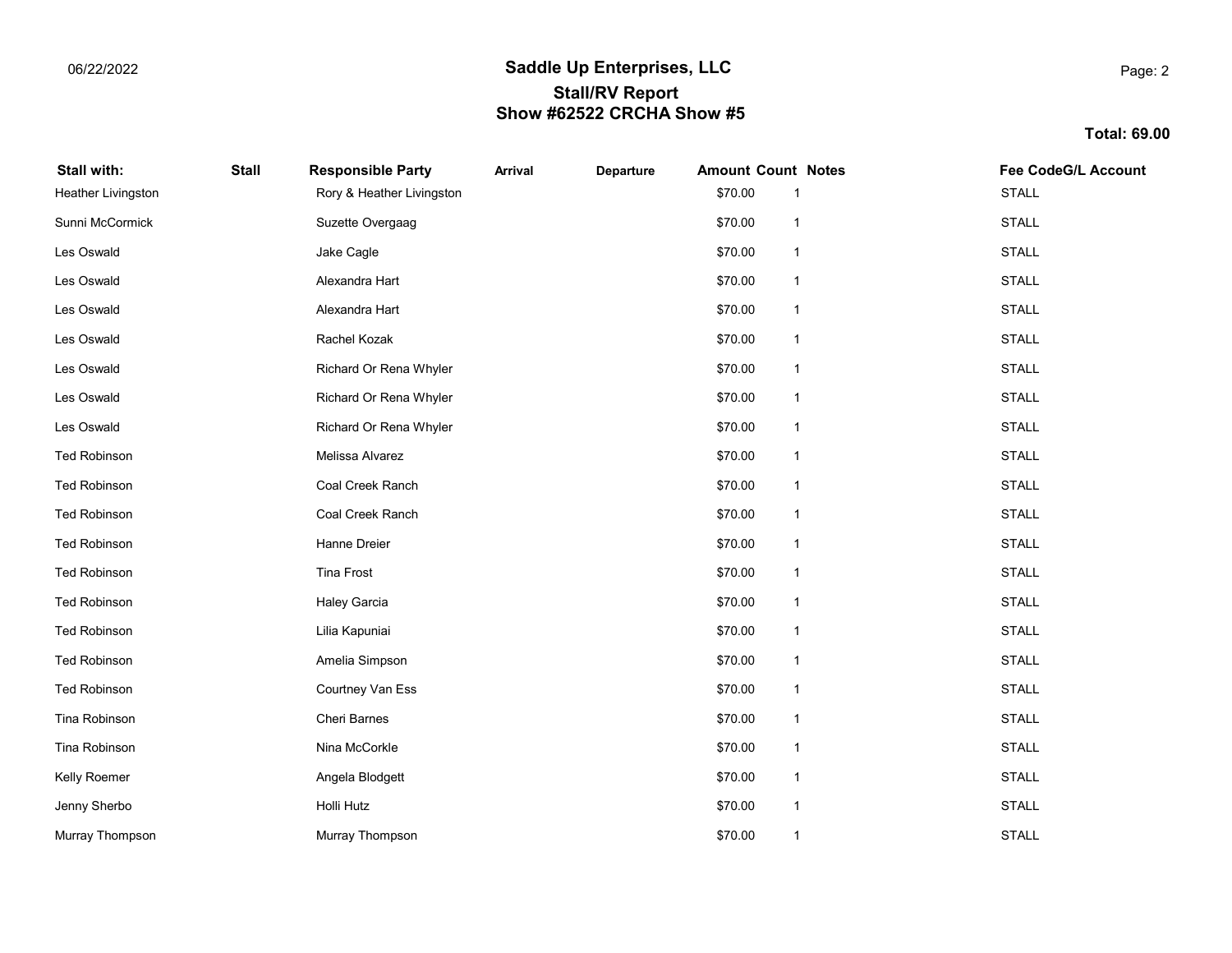## 06/22/2022 Communication of the Saddle Up Enterprises, LLC Stall/RV Report Show #62522 CRCHA Show #5

Total: 69.00

| Stall with:         | <b>Stall</b> | <b>Responsible Party</b> | <b>Arrival</b> | Departure | <b>Amount Count Notes</b> |              |        | <b>Fee CodeG/L Account</b> |
|---------------------|--------------|--------------------------|----------------|-----------|---------------------------|--------------|--------|----------------------------|
| Pat Wickenheiser    |              | Mary Dymerski            |                |           | \$70.00                   |              |        | <b>STALL</b>               |
| Pat Wickenheiser    |              | Pam Romero               |                |           | \$70.00                   | $\mathbf{1}$ |        | <b>STALL</b>               |
| Pat Wickenheiser    |              | Pat Wickenheiser         |                |           | \$70.00                   |              | 1 TACK | <b>STALL</b>               |
| Pat Wickenheiser    |              | Pat Wickenheiser         |                |           | \$70.00                   | $\mathbf{1}$ |        | <b>STALL</b>               |
| <b>Tish Wilhite</b> |              | <b>Tish Wilhite</b>      |                |           | \$70.00                   |              | 1 TACK | <b>STALL</b>               |
| <b>Tish Wilhite</b> |              | <b>Tish Wilhite</b>      |                |           | \$70.00                   | $\mathbf{1}$ |        | <b>STALL</b>               |
| Tish Wilhite        |              | <b>Tish Wilhite</b>      |                |           | \$70.00                   | $\mathbf{1}$ |        | <b>STALL</b>               |
| <b>Tish Wilhite</b> |              | <b>Tish Wilhite</b>      |                |           | \$70.00                   | $\mathbf{1}$ |        | <b>STALL</b>               |
| Ken Wold            |              | Kelly Cobb               |                |           | \$70.00                   | $\mathbf{1}$ |        | <b>STALL</b>               |
| Ken Wold            |              | Robin Flournoy           |                |           | \$70.00                   | $\mathbf{1}$ |        | <b>STALL</b>               |
| Ken Wold            |              | Barbara Giljum           |                |           | \$70.00                   | $\mathbf{1}$ |        | <b>STALL</b>               |
| Ken Wold            |              | M Bar C Farms Inc        |                |           | \$70.00                   | $\mathbf{1}$ |        | <b>STALL</b>               |
| Ken Wold            |              | Anne Mailliard           |                |           | \$70.00                   | $\mathbf{1}$ |        | <b>STALL</b>               |
| Ken Wold            |              | Daniel J Perez           |                |           | \$70.00                   |              | 1 TACK | <b>STALL</b>               |
| Ken Wold            |              | Daniel J Perez           |                |           | \$70.00                   | $\mathbf{1}$ |        | <b>STALL</b>               |
| Ken Wold            |              | Daniel J Perez           |                |           | \$70.00                   | $\mathbf{1}$ |        | <b>STALL</b>               |
| Ken Wold            |              | Michael Vipham           |                |           | \$70.00                   | $\mathbf{1}$ |        | <b>STALL</b>               |
| Ken Wold            |              | Michael Vipham           |                |           | \$70.00                   | $\mathbf{1}$ |        | <b>STALL</b>               |
| Ken Wold            |              | Paul Wilinski            |                |           | \$70.00                   | $\mathbf{1}$ |        | <b>STALL</b>               |
| Ken Wold            |              | Kathy Wilson             |                |           | \$70.00                   | $\mathbf{1}$ |        | <b>STALL</b>               |
| Ken Wold            |              | Ken Wold                 |                |           | \$70.00                   |              | 1 TACK | <b>STALL</b>               |
| Ken Wold            |              | Ken Wold                 |                |           | \$70.00                   | $\mathbf{1}$ |        | <b>STALL</b>               |
| Ken Wold            |              | Ken Wold                 |                |           | \$70.00                   |              | 1 TACK | <b>STALL</b>               |

Page: 3